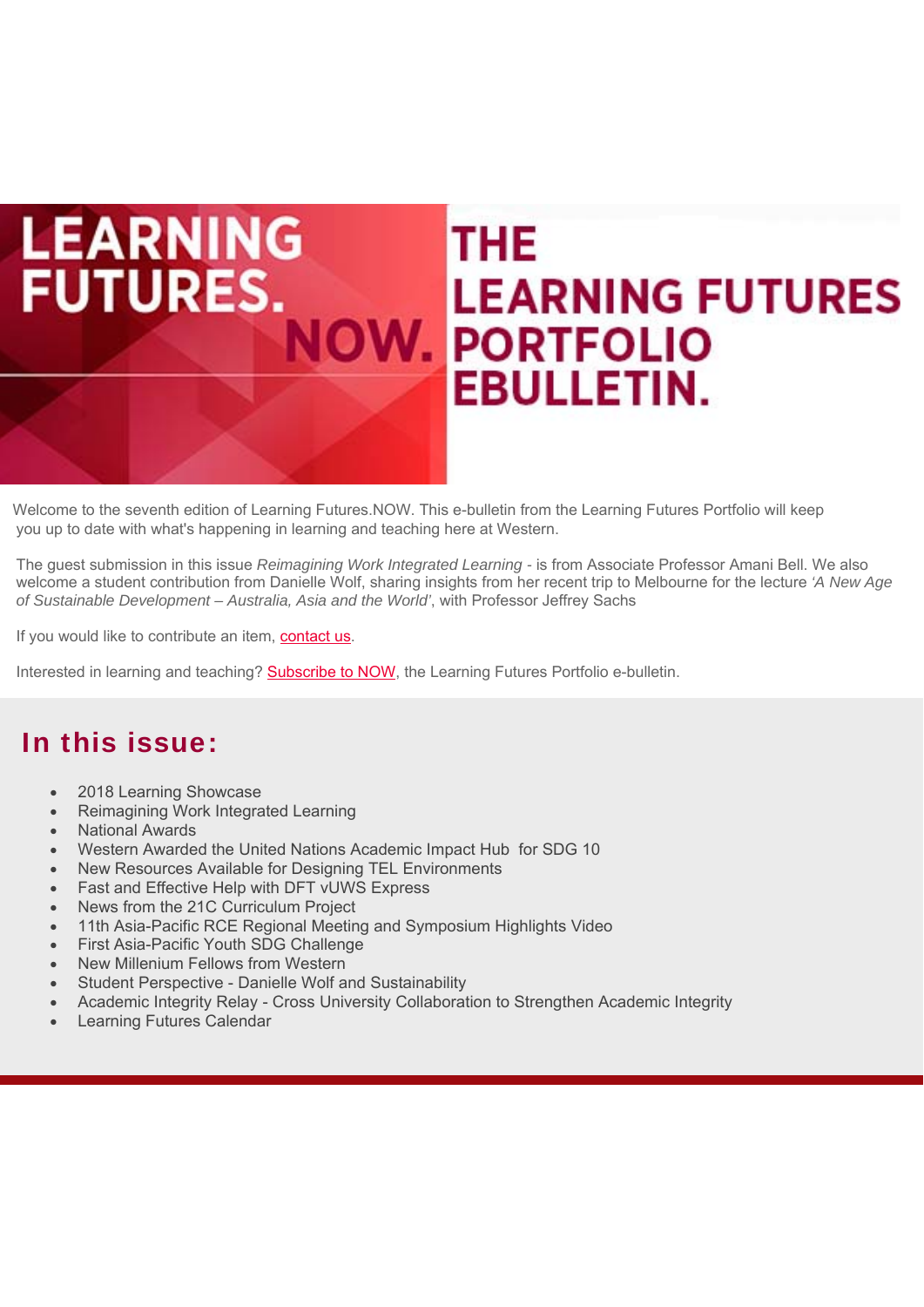Our **2018 Learning Showcase - Collegial Peer Review of Teaching** will focus on peer review. We will bring together peer review scholars, practitioners, staff and students to test the claims about peer review, with a view to developing new professional development opportunities and diversifying the sources of data on teaching and curriculum currently used at the University.

The keynote address from Dr Mitch Parsell will lead the Showcase with an interactive session on peer review: *Peer Review of Teaching: why? what? who? and how?* 



#### [Visit our Showcase site to find out more>>](https://www.westernsydney.edu.au/learning_futures/home/learning_showcase2/learning_showcase)

# **Reimagining Work Integrated Learning**



Find out more about the new Innovative Research Universities project on reimagining work integrated learning. [Read more about WIL >>](https://www.vision6.com.au/em/message/email/view?a=37166&id=1196449&k=-k-H8-KrmRsCU_OADU9KpOiEWp8U3spFqAcUY2fdpTc)

#### **National Awards - Now Open**

The Australian Awards for University Teaching (AAUT) are now open. With four award types recognising quality teaching practices and outstanding contributions to student learning at a national level, don't miss the internal closing of Monday 3rd December, 2018. Awards include;

- Citations for Outstanding Contributions to Student Learning
- Awards for Programs that Enhance Learning (Program Awards)
- Awards for Teaching Excellence (Teaching Awards)
- Award for Australian University Teacher of the Year.

[Visit the Awards site for more >>](https://www.westernsydney.edu.au/learning_futures/home/learning_transformations2/learning_transformations/rewards_and_recognition2/australian_awards_for_university_teaching)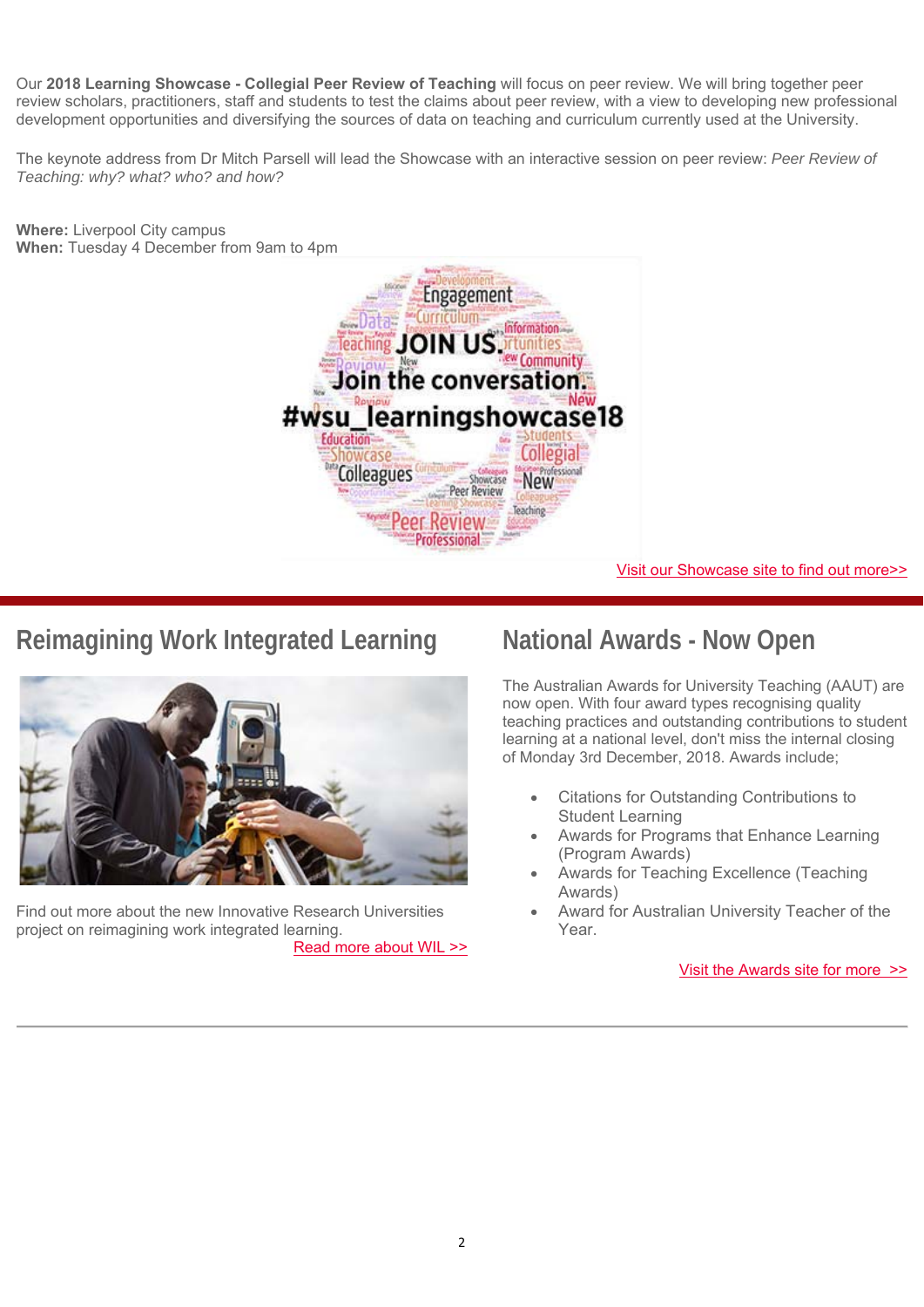

# **Western Nominated as a United Nations Academic Impact Hub 2018-2021**

# **for SDG 10 – Reduced Inequalities**

Recently awarded the United Nations Academic Impact Hub for the Sustainable Development Goal 10, WSU continues to move forward with sustainable development initiatives.

Designated one of only 17 hubs internationally the award is in recognition of the research, innovation and scholarship undertaken in support of SDG 10 'Reduce inequality with and among countries' - exciting initiatives are underway.

[Read more about Western as an SDG Hub>>](https://www.vision6.com.au/em/message/email/view?a=37166&id=1196454&k=Mmux5dA6gJte1KZq86kCCOKdp9DU7r2fIws-GbQ4jBk)

# **New resources available for designing TEL environments**

As students actively consume, collaborate and create information in both established and new technological formats we must respond to this changing landscape in the ways we connect with them as educators.

The Digital Futures TEL (Technology-Enabled Learning) website is now live, offering a diverse range of material for academic staff members at Western who wish to explore the concepts behind TEL and the ways in which it can be used to enhance their unit offerings.

[Find out more about TEL at Western >>](https://www.vision6.com.au/em/message/email/view?a=37166&id=1196453&k=V5tfJZT3o6B-F5fwz3ndNvoOi_4XtI0BcsuFSDiaBrQ)

# **Fast and Effective Help with vUWS**

An academic outreach initiative is currently underway at Western, specifically targeting vUWS questions that may arise around the end of session, results processing time or the start of Summer.



[Find out more >>](https://www.vision6.com.au/em/message/email/view?a=37166&id=1196451&k=WnMC7VCfKTMPI66oOy5c5WBDuO_8_AkiTGbbA6qqF-c)

# **News from the 21C Curriculum Projects: Flagship Curriculum Projects - Nearing the Finish Line!**

Teams from across the University are currently finalising their 21C Curriculum Project Flagship Curriculum Projects (FCP), with peer review and quality assurance underway. These 'flagship' learning experiences will offer our students flexible combinations of new 21C curriculum elements and multi-disciplinary learning to ensure future success in their careers and in society as a whole.

There are FCP teams working on 17 Curiosity Pod projects, 9 Accelerator Unit projects and 3 Advantage Specialisations projects, which when broken down into individual curriculum builds give us an incredible 60+ curriculum elements under development for 2019.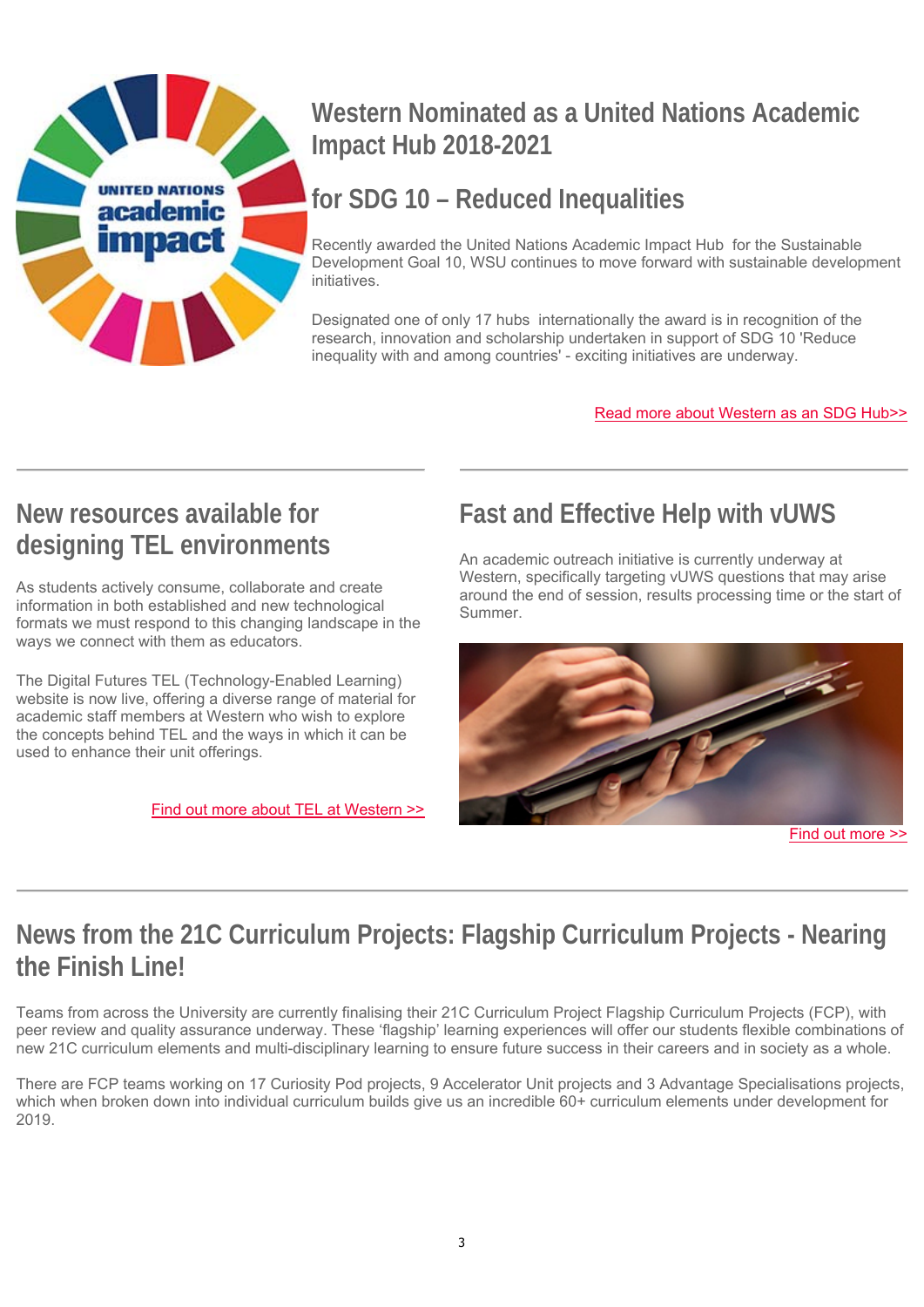

[Catch up on the latest from the 21C Curriculum Project >>](https://www.vision6.com.au/em/message/email/view?a=37166&id=1196452&k=ImHmU61QDwwYw5cvIypFZOM4Qb_aqoxngkDKN_CPLJk)

# **11th Asia-Pacific RCE Regional Meeting and Symposium**

Delegates from across the Asia Pacific region, share their experience of engaging with global collaboration on work in sustainable development, education and impact.



[Watch the video now >>](https://www.youtube.com/watch?time_continue=32&v=BvrQiuw5wHM)

#### **First Asia-Pacific Youth SDG Challenge**

Our youth is making a difference - with the recent Challenge hosted by WSU providing inspiration and motivation to mobilise on-ground projects, led by youth for youth.



[Find out more about the Challenge>>](https://www.vision6.com.au/em/message/email/view?a=37166&id=1196494&k=K2FbIfbhsOLN00qAZ4NcFkr9dIJYVvZ7SMyLnHQK4qc)

#### **Congratulations to the New Millennium Fellows!**

The Academy would like to congratulate the new Millennium Fellows.

United Nations Academic Impact and Millennium Campus Network partnered on the Millennium Fellowship. In the three months the application was open, students applied to join the Class of 2018 on 285 campuses across 57 nations. This year thirty campuses worldwide (just 11%) were selected to host the 530 Millennium Fellows in the global pilot. Western Sydney University was the only Australian University selected. 14 of the 15 students have come through The Academy.